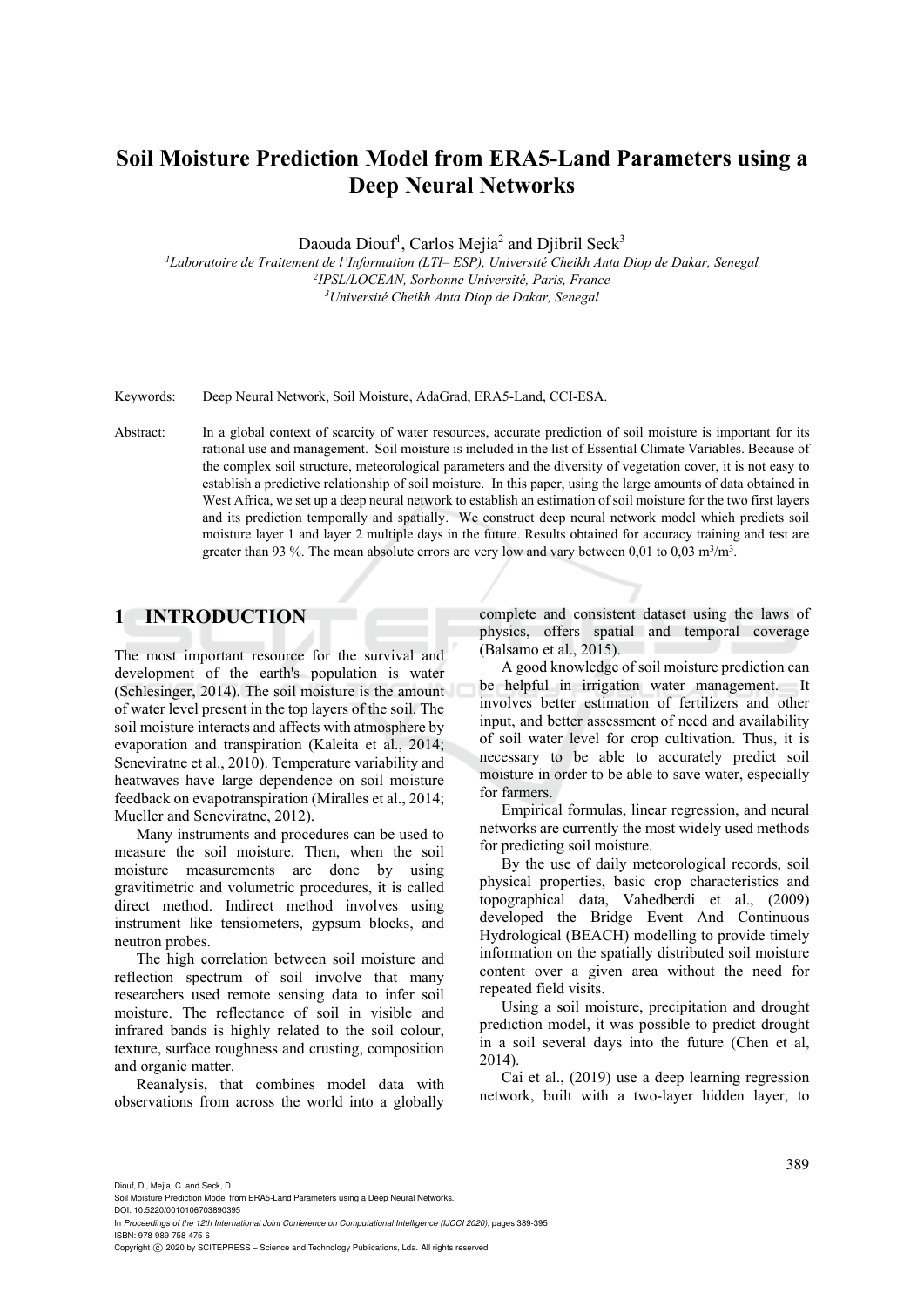establish a predictive model between meteorological parameters and soil moisture at a depth of 20 cm in the Yanqing area (Beijing, China) with accuracy of 98%.

The objective of this work is to accurately predict the soil moisture level multiple hours in advance by using deep neural network regression. With few parameters easy to measure and easy to access, the challenge in this work is to successfully predict the evolution in time and space of soil moisture.

The reason for choosing deep learning is that with these methods it was possible to improve the accuracy of soil prediction due to its non-linearity and structure complexity (Veres et al., 2015; Cai et al., 2019).

## **2 DATASET**

We use ERA5-Land hourly dataset with ~9km grid spacing. ERA5-Land has been produced by replaying the land component of the ECMWF ERA5 climate reanalysis. Thus, ERA5-Land is forced by the atmospheric analysis of ERA5 and hence observations indirectly influence the simulations.

This dataset is taken in an area of the West Africa, between 6°N and 24°N and -17°W and 34°W.

West Africa's climate is characterized by a strong latitudinal rainfall gradient that determines production systems. It is also characterized by dramatic fluctuations in rainfall patterns on multidecadal time scales, amplifying the already substantial annual rainfall variability. These include sub-humid, semi-arid and arid zones.

The climatology of the average annual precipitation cycle can be summarized in a few main phases. The first rains appear on the coasts of the Gulf of Guinea (5°N) in March; they then increase in intensity during the months of April and May; during the month of June, the zone of heavy rainfall moves rapidly towards latitudes close to 10°N (Sultan and Janicot, 2000), remaining almost stationary at this position until the end of August, a period which corresponds to the short dry season in the Guinean zone. Rainfall decreases in August, linked to the relative atmospheric stability on the coasts of the Gulf of Guinea resulting from the drop-in ocean temperatures and a divergence in specific humidity (Philippon and Fontaine, 2002). Finally, there is a gradual withdrawal of the rainy zone towards the coasts between September and November, a period that corresponds to the beginning of the second passage of the ITCZ along the coasts (second rainy season).

The learning dataset describes eight (08) variables

and two (02) moisture soil layer. These 08 features are noted by x and the volumetric soil moisture. Volumetric soil moisture is expressed in  $m^3.m^{-3}$ .

Features x are composed of five meteorological data such as 2 metre temperature (t2m), 2 metre dewpoint temperature (d2m), total precipitation (tp), 10m u-component of wind (u10) and 10m vcomponent of wind (v10); two parameters related to soil properties such as evaporation from bare soil (evabs) and surface sensible heat flux (sshf); and the initial soil moisture (smli).

Soil moisture is localized in ERA5-Land in 4 layers with depths of 0.07 (0–0.07), 0.21 (0.07–0.28), 0.72 (0.28–1.00) and 1.89 (1.00–2.89) m. The first two layers are of interest to us in this study.

For each ERA5-Land day, we take measurements at 00 h and 12 h. These measurements concern the years from 2012 to 2013 for the months from July to November. This gives a matrix with a dimension of 10 x130000.

For validation dataset, we used combined various single-sensor active and passive microwave soil moisture from Climate Change Initiative (CCI) of the European Space Agency (ESA). These level 3 (supercollated: L3S) dataset are observations combined from multiple instruments into a space-time grid. The soil moisture data for the combined product are provided in volumetric units [m3.m-3]. The products come, among others, from sensor as Scanning Multichannel Microwave Radiometer (SMMR) onboard Nimbus-7, Tropical Rainfall Measuring Mission (TRMM), the Advanced Scatterometer (ASCAT) onboard the Meteorological Operational satellite program (MetOp), the Special Sensor Microwave Imager (SSM/I), the Advanced Microwave Scanning Radiometer — Earth Observing System (AMSR-E) on-board the Aqua satellite.

### **3 METHODS**

The main objective of machine learning is to estimate the unknown relationship between input and target parameters using known examples. For numerical targets, the tasks become a supervised learning. The objective of supervised learning is to build relationships and dependencies model between the target prediction output and the input features such that we can later predict the output values for new data based on the model.

Suppose  $\{x_n, y_n\}_{n=1}^N$  to be the training dataset with *X* being the input space and *Y* being the output space. The objective at the moment is to seek a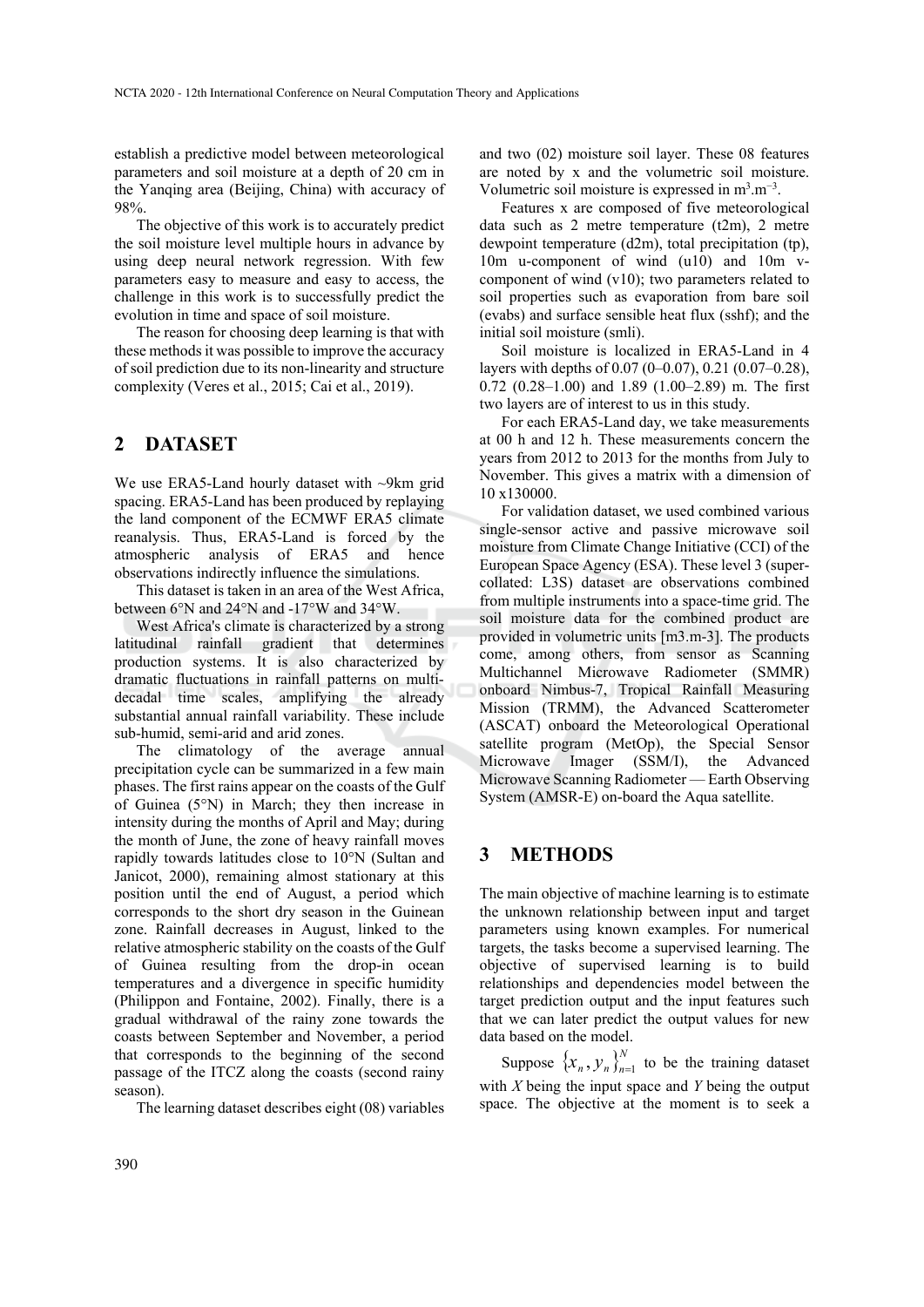function *f:*  $X \rightarrow Y$  from a hypothesis space that minimizes the loss associated. The best fit to the underlying function can be chosen by minimizing a cost function.

Consider  $\hat{y}_i$  the predicted value,  $y_i$  the true value, and the average value, the performance of a model can be measured by:

Mean Absolute Error (MAE):

$$
\frac{1}{n}\sum_{i}^{n}\left|(\mathbf{y}_{i}-\hat{\mathbf{y}}_{i})\right|
$$
 (1)

R Squared  $(R^2)$ :

$$
1 - \frac{\sum_{i} (y_i - \hat{y}_i)^2}{\sum_{i} (y_i - \bar{y})^2}
$$
 (2)

To build supervised learning model, several algorithms, which are developed in different mathematical backgrounds, exist. We can denote, linear regression, ridge regression, decision trees, K-Neighbors regression, Support vector regression, neural networks (Diouf and Seck, 2019).

For this study, we are taken a neural network method. A neural network is a mathematical model used as nonlinear statistical tools in modeling complex relationships between inputs and outputs.

We opt to a two-hidden layer regression neural network. The output of the previous layer is the input of the next layer. It is a deep neural network regression and its mathematical structure is composed by:

- An input layer for which the number of nodes is equal to the number of input parameters.

- Hidden layers node composed of neurons.

- The regression model output layer. The output of the previous hidden layer is multiplied by the weight and is added to a bias on the output node to obtain the regression prediction value.

We use a single model to predict soil moisture for layer 1 and layer 2, so-called 2NNL2. This model is a succession of two networks to form a unique model. The first network has as input the eight parameters and as output the soil moisture of layer 1. The second network have as input the same inputs of the previous network plus the output of network 1. The output is the soil moisture of layer 2.

We use five models to predict the soils moisture level multiple days in advance.

**Model 1:** The output data of network 1 (*sml1*) is measured two (02) days after the input data. The output data of network 2 (*sml2*) is measured three (03) days after the input data and one (01) day after the sml1.

**Model 2:** The output data of network 1 (*sml1*) is measured three (03) days after the input data. The output data of network 2 (*sml2*) is measured four (04) days after the input data and one (01) day after the sml1.

**Model 3:** The output data of network 1 (*sml1*) is measured four (04) days after the input data. The output data of network 2 (*sml2*) is measured five (05) days after the input data and one (01) day after the sml1.

**Model 4:** The output data of network 1 (*sml1*) is measured five (05) days after the input data. The output data of network 2 (*sml2*) is measured six (06) days after the input data and one (01) day after the sml1.

**Model 5:** The output data of network 1 (*sml1*) is measured six (06) days after the input data. The output data of network 2 (*sml2*) is measured seven (07) days after the input data and one (01) day after the *sml1*.

This means that for each model, the inputs of network 2 are the same inputs of network 1 plus output of network 1 (*sml1*).

After many attempts, all these models' structure was determined to be 8-150-80-1 followed by 8-100- 50-1 respectively for network 1 and network 2.

We train and optimize Model 1, Model 2, Model 3, Model 4 and Model 5.

Several algorithms can be used for optimization. Here we choose Adaptive Gradient Algorithm (AdaGrad) as an optimization algorithm (Duchi et al., 2011). AdaGrad is an optimization algorithm for gradient-based optimization. AdaGrad performs gradient descent with a variable learning rate. Parameters associated with infrequent features are adapted with large gradients and parameters associated with frequently occurring features perform small gradients. Adagrad thus improves on SGD, or stochastic gradient descent, with a per-node learning rate scheduler built into the algorithm.

To optimize gradient descent at time-step  $t, g_t$ , an objective function  $J(\theta)$  is minimized by updating a parameter  $\theta$ . The equation of the parameter is:

$$
\theta_{t+1} = \theta_t - \frac{\eta}{\sqrt{\varepsilon t + diag(G_t)}} \bullet g_t \tag{3}
$$

where  $\theta_t$  is the parameter to be updated at time-step  $t, \eta$  is the learning rate,  $\varepsilon$  is some small quantity that used to avoid the division of zero, *I* is the identity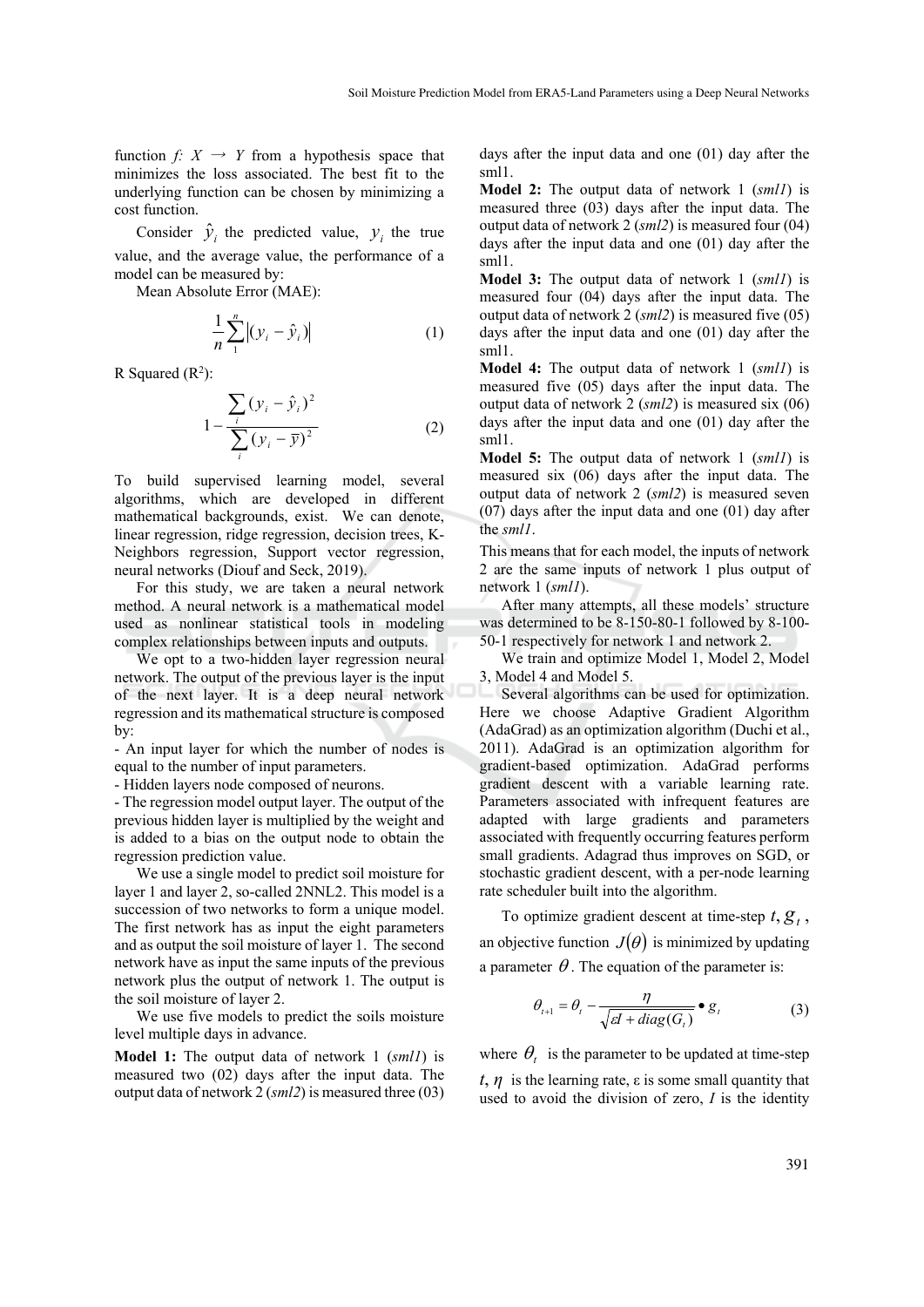matrix,  $diag(G_t)$  is a diagonal matrix containing the squares of all previous gradients,  $g_t$  is the vector of gradients for the current time-step and can be expressed, for each training example  $x^i$  and label  $y^i$ , by:

$$
g_t = \frac{1}{n} \sum_{i=1}^{n} \nabla_{\theta} J(x^i, y^i, \theta_t)
$$
 (4)

The accuracy on the learning set is 93.8% and the validation accuracy is 92.5% for all models. The mean absolute error turn around  $0.015 \text{ m}^3/\text{m}^3$  for training phase and  $0.02 \text{ m}^3/\text{m}^3$  for validation phase. Table 1 summarizes performances measures for all models. We notice that the soil moisture retrieved from training features and its real values are quite good for layer 1 and layer 2. This figure gives us an idea of the accuracy of the model in reproducing the training dataset.



Figure 1: A two connected two-hidden layer regression neural network (2NNL2).

| Table 1: Performance measures of 2NNL2 models. |  |  |
|------------------------------------------------|--|--|
|------------------------------------------------|--|--|

|         |          | Train mae | Test mae | <b>Train loss</b> | <b>Test loss</b> | Train $\mathbb{R}^2$ | Test $\mathbf{R}^2$ |
|---------|----------|-----------|----------|-------------------|------------------|----------------------|---------------------|
|         | Output 1 | 0.010     | 0.013    | 0.0002            | 0.0005           | 98.37%               | 98.43%              |
| Model 1 | Output 2 | 0.023     | 0.026    | 0.0010            | 0.0013           | 93.8%                | 93.7%               |
|         | Output 1 | 0.013     | 0.015    | 0.0004            | 0.0006           | 97.7%                | 97.2%               |
| Model 2 | Output 2 | 0.023     | 0.026    | 0.0011            | 0.0014           | 93.8%                | 92.7%               |
|         | Output 1 | 0.015     | 0.018    | 0.0005            | 0.0007           | 97.1%                | 97.1%               |
| Model 3 | Output 2 | 0.023     | 0.027    | 0.0010            | 0.0015           | 93.8%                | 92.5%               |
|         | Output 1 | 0.017     | 0.020    | 0.0006            | 0.0009           | 96.8%                | 96.5%               |
| Model 4 | Output 2 | 0.024     | 0.027    | 0.0011            | 0.0013           | 93.9%                | 92.7%               |
|         | Output 1 | 0.018     | 0.021    | 0.0006            | 0.0010           | 96.4%                | 96.4%               |
| Model 5 | Output 2 | 0.024     | 0.027    | 0.0011            | 0.0014           | 93.6%                | 92.5%               |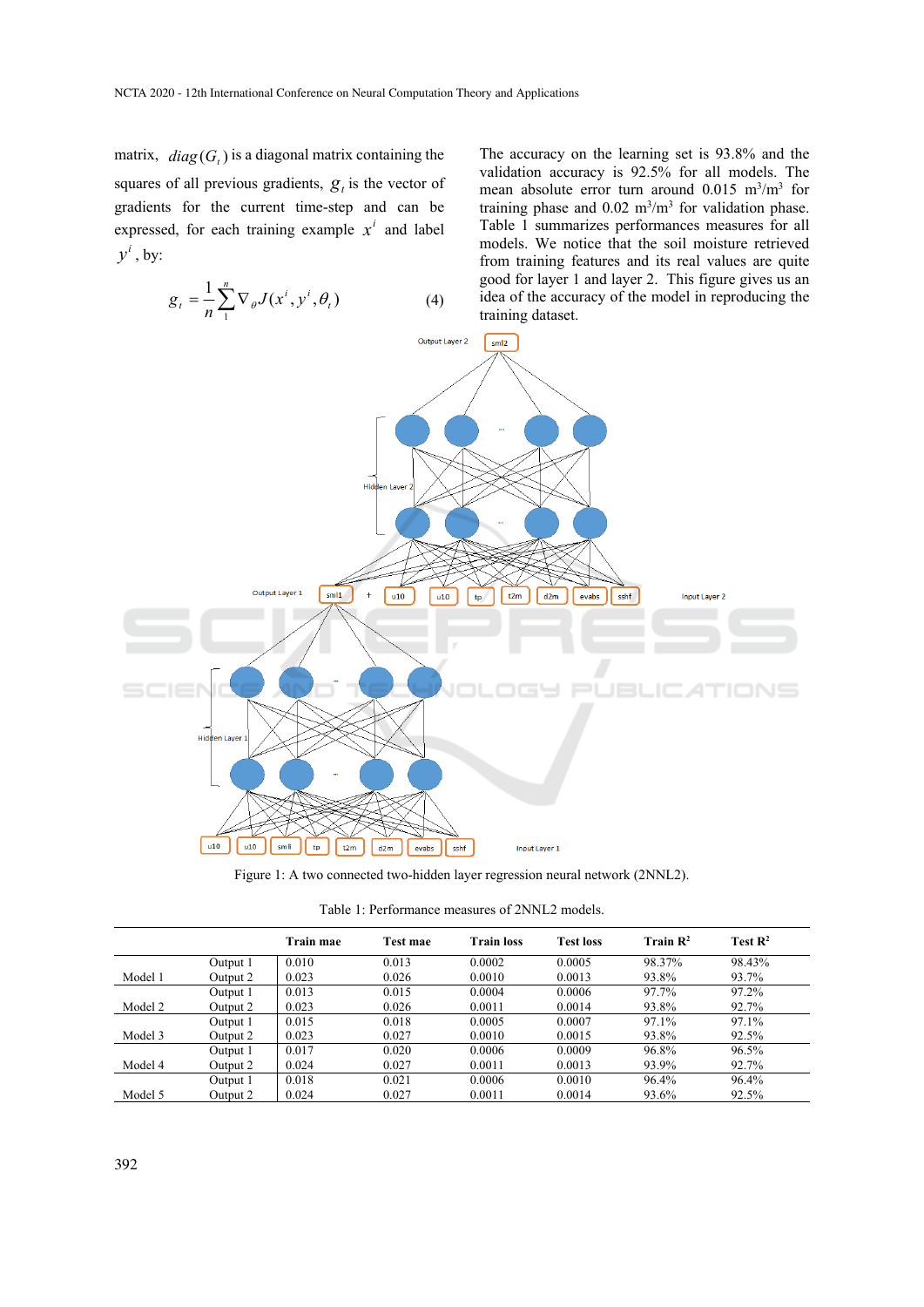

Figure 2: Scatter plot (left) and relative error (right) between predicted and measured values for sml1 in 12 July, 2012.



Figure 3: Scatter plot (left) and relative error (right) between predicted and measured values for sml2 in 13 July, 2012.

#### **4 RESULTS**

In the training phase, the dataset selected concern sample less than 20% of all measured values from July to December 2012. We compared two data sets of soil moisture that did not participate in training phase to the measure from ERA5-Land at the same date.

Using July 10, 2012 input parameters, we predict *sml1* and *sml2* two days and three days in the future, respectively, i.e. on dates of 12 and 13 July, 2012. Figure 2 and figure 3 show comparisons of soil moisture layer predicted and measured. We can notice that the prediction model was able to retrieve the soil moisture very faithfully. The accuracies of scatter diagrams are 95.6% and 94.4% respectively for *sml1* and *sml2*.

The global mean absolute error between the two data sets is quite small:  $0.03 \text{ m}^3/\text{m}^3$ . Then, the *smll* retrieval from the Era5-Land features by using neural network are obtained with good accuracy. In the construction of the model, the output *sml1* of the first

stage is part of the input of the second stage which models the *sml2*. This means that a good estimate of the output of stage 1 will lead to a good estimate of stage 2. The contrary will also cause the opposite effect. These comparisons on dataset that not participate to the training phase between observed and estimated show the generalization capability of the built model.

Soil moisture obtained from Climate Change Initiative of the European Space Agency (CCI-ESA), which are combination of measurements from various single-sensor active and passive microwave, is used to validate mainly our model and occasionally the ERA5-Land data.

Comparison between the sml1 predicted two days in the future from model with using the ERA5-Land parameters reanalysis (a) and the measured ESA-CCI *sml1* (b) on July 10, 2012 can be seen in figure 4. The soil moisture prediction two days in the future was compared with measurements from ESA-CCI data. A correlation of 87% and a mean absolute error of 0.05 m3 /m3 were obtained. For the prediction made two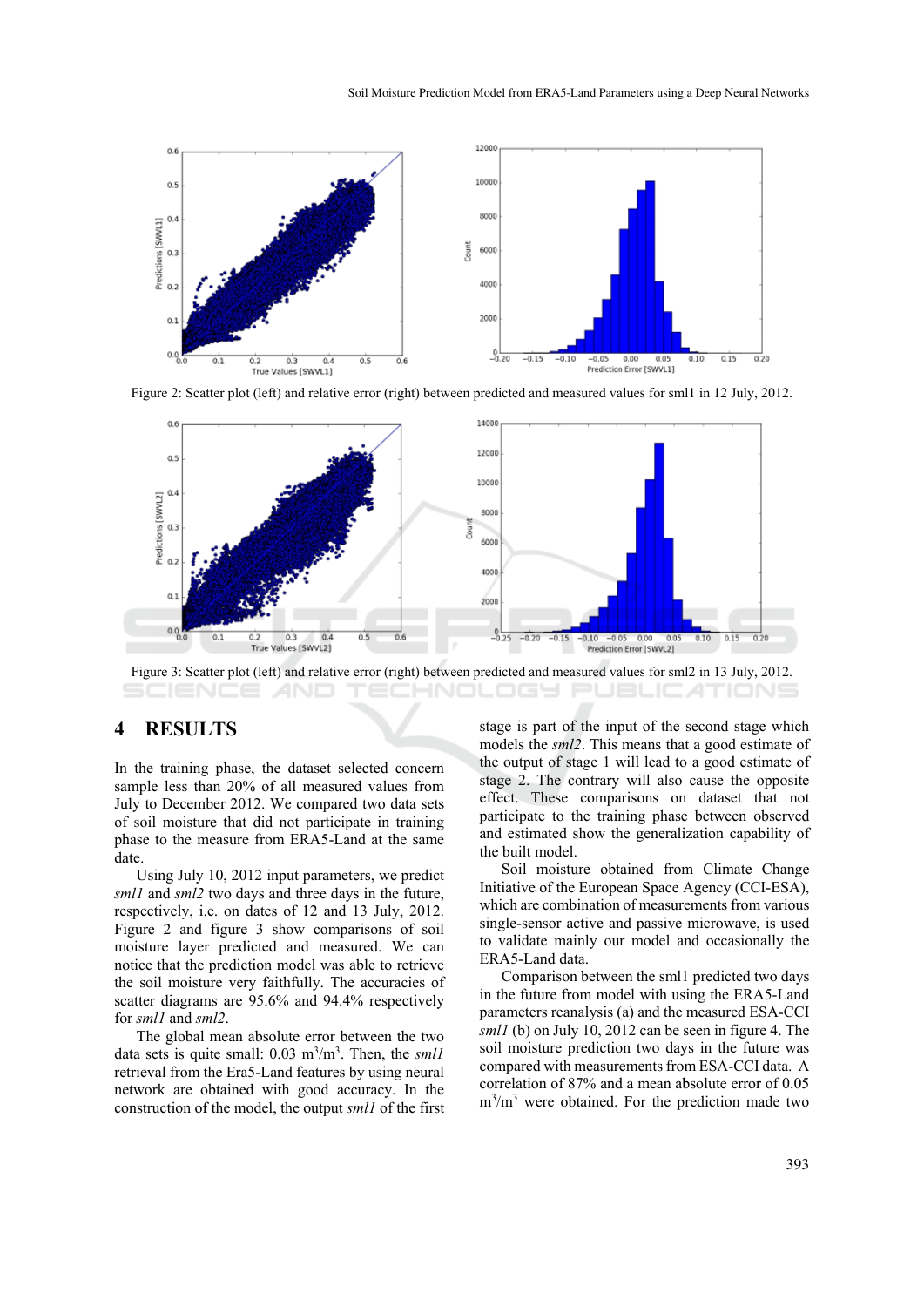days in the future for layer 1 in figure 5 (date of July 12, 2012), we also note good results with a correlation coefficient of 85% and a mean absolute error of 0.06  $m<sup>3</sup>/m<sup>3</sup>$ . For the two figures shown below, we note that the trends are the same in part (a) and part (b). However, the intensities of soil moisture predicted from Era5-Land features are on average  $0.05 \text{ m}^3 \text{.} \text{m}^{-3}$ higher than those measured from CCI-ESA.



Figure 4: Map of the soil moisture layer 1 predicted from ERA5-Land features with 2NNL2 (a) and CCI-ESA observations data (b) in 10 July, 2012.



Figure 5: Map of the soil moisture layer 1 predicted from ERA5-Land features with 2NNL2 (a) and CCI-ESA observations data (b) in 12 July, 2012.